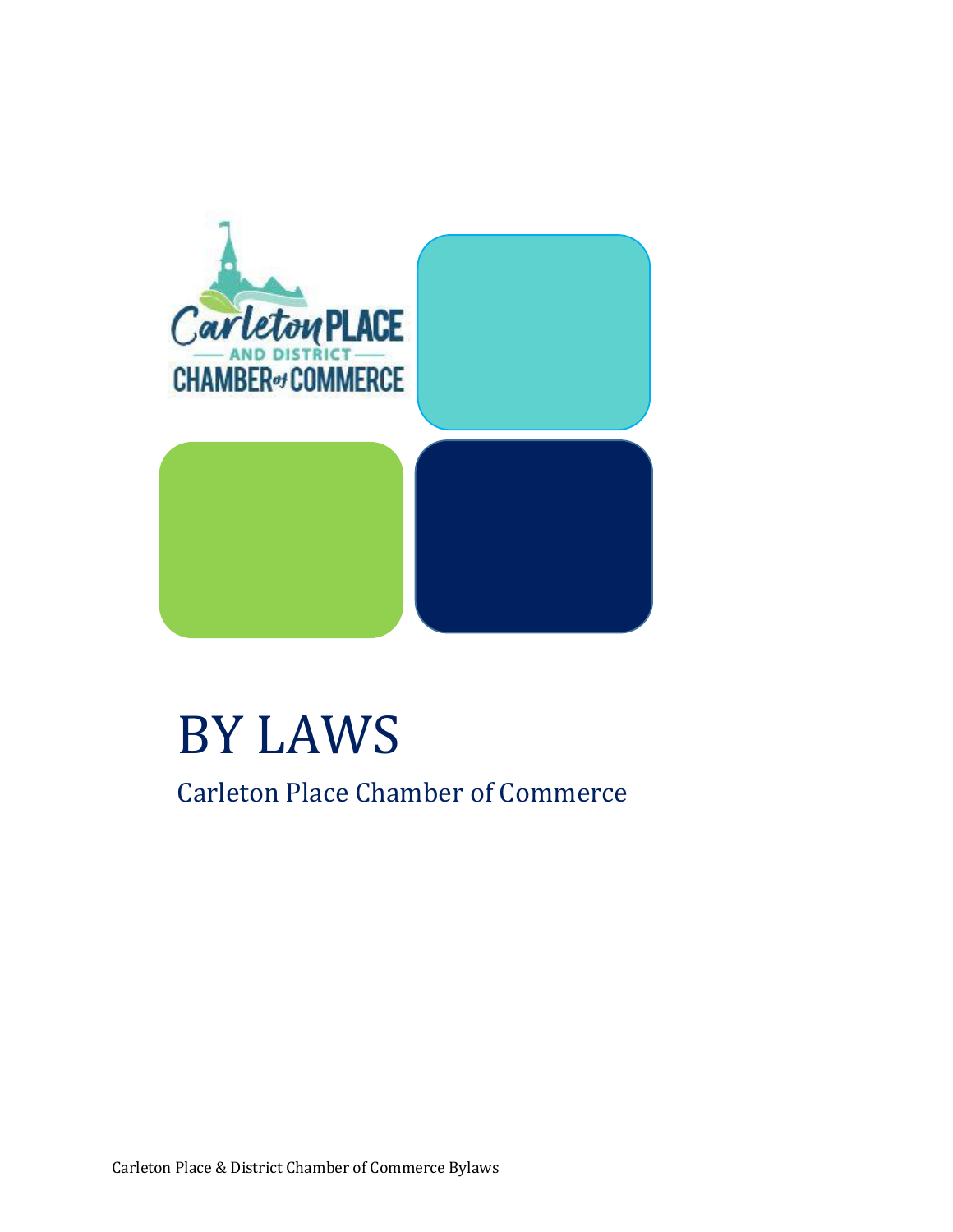# CARLETON PLACE & DISTRICT CHAMBER OF COMMERCE BYLAWS

## **Article I - Name and Objectives**

| Section 1 | The name of the organization shall be The Carleton Place and District<br>Chamber of Commerce.                                                                                             |
|-----------|-------------------------------------------------------------------------------------------------------------------------------------------------------------------------------------------|
| Section 2 | The objectives of the Carleton Place & District Chamber of Commerce<br>shall be to promote and improve trade and commerce and the<br>economic, civic, and social welfare of the district. |
| Section 3 | The usual place of meeting shall be in the Town of Carleton Place.                                                                                                                        |
| Section 4 | The Carleton Place & District Chamber of Commerce shall be non-                                                                                                                           |

sectional and non-sectarian and shall not lend its support to any candidate for public office.

# **Article II - Interpretation**

- Section 5 Wherever the words "the chamber" occur in these by-laws, they shall be understood to mean "The Carleton Place & District Chamber of Commerce" as a body.
- Section 6 Wherever the words "the board" occur in these by-laws, they shall be understood to mean "the board of the Carleton Place & District Chamber of Commerce".
- Section 7 Wherever the word "district" occurs in these by-laws, it shall mean that area, within and for which this chamber was established, as defined in the certification of registration under the Boards of Trade Act (R.S., c. B-8, s.1).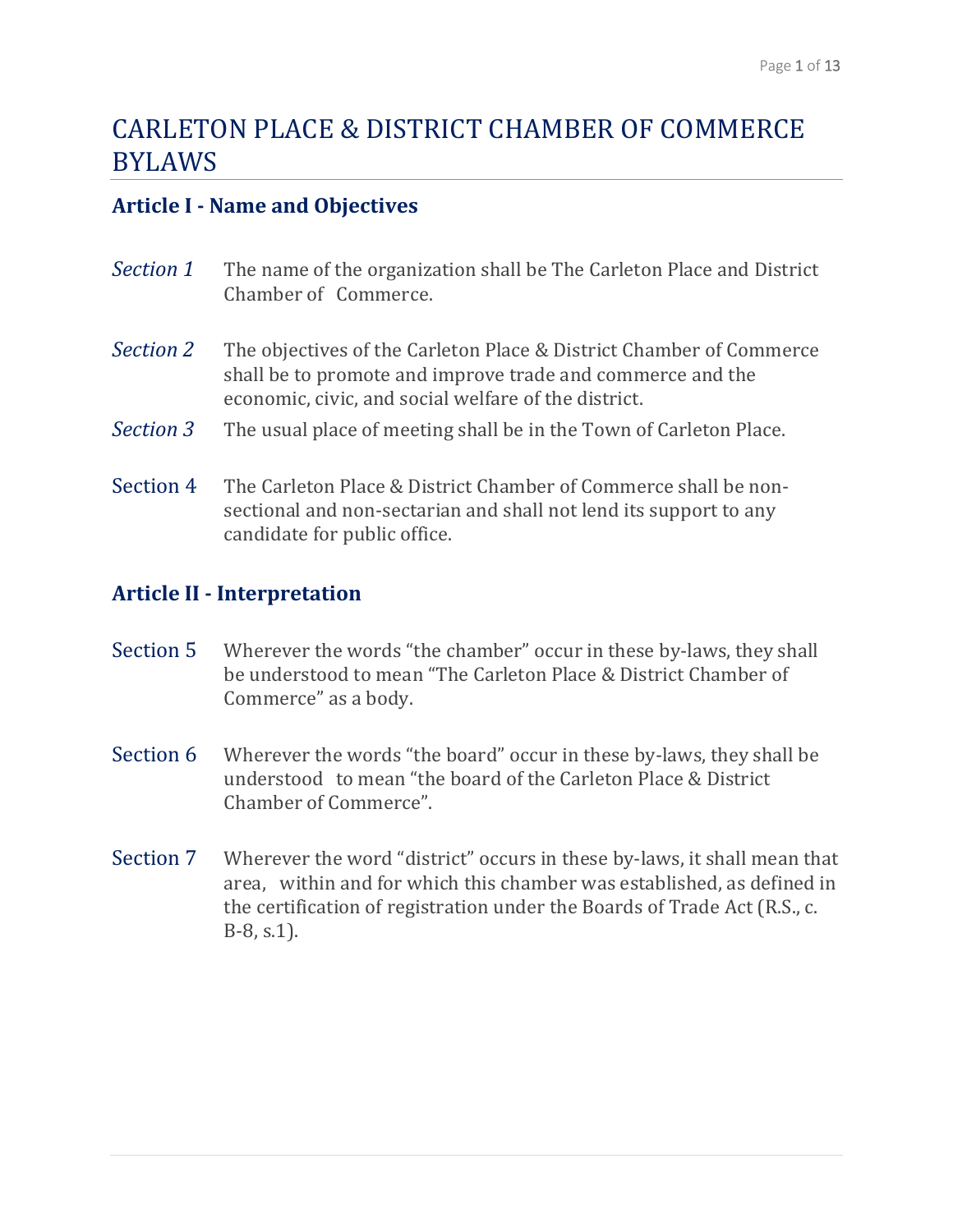# **Article III - Membership**

- Section 8 Any reputable person directly or indirectly engaged in or interested in trade, commerce, or the economic and social welfare of the district shall be eligible for membership in the chamber.
- Section 9 Associations, corporations, societies, partnerships or estates directly or indirectly engaged in or interested in trade, commerce or the economic social welfare of the district may become members of the chamber. Each representative organization is entitled to one vote in chamber matters, the benefits of Membership shall be extended to their membership therein.
- Section 10 Any eligible person or organization may become a member of the Chamber, providing such candidate shall undertake, if admitted, to be governed by the bylaws of the chamber.
- Section 11 Membership shall continue from time of admittance until a member has resigned in accordance with the provisions of these by-laws or has been removed from the roll of members by action of the board.
- Section 12 Any member of the chamber, who intends to retire therefrom or to resign his membership, may do so, at any time, upon giving to the secretary ten days' notice in writing, of such intention, and upon discharging any lawful liability which is standing upon the books of the chamber against them at the time of such notice.
- Section 13 The Board may remove from the roll of members the name of any member failing to pay his/her annual dues within thirty days of his admission, or within three months of the date they fall due. Upon such action by the Board, all privileges of membership shall be forfeited.
- Section 14 Persons who have distinguished themselves by some meritorious or public service may be elected Honorary Members by a majority vote of the Chamber. Such recognition shall be for a term of one year. Honorary membership shall include all the privileges of active membership except that of holding office, with exemption from the payment of annual dues.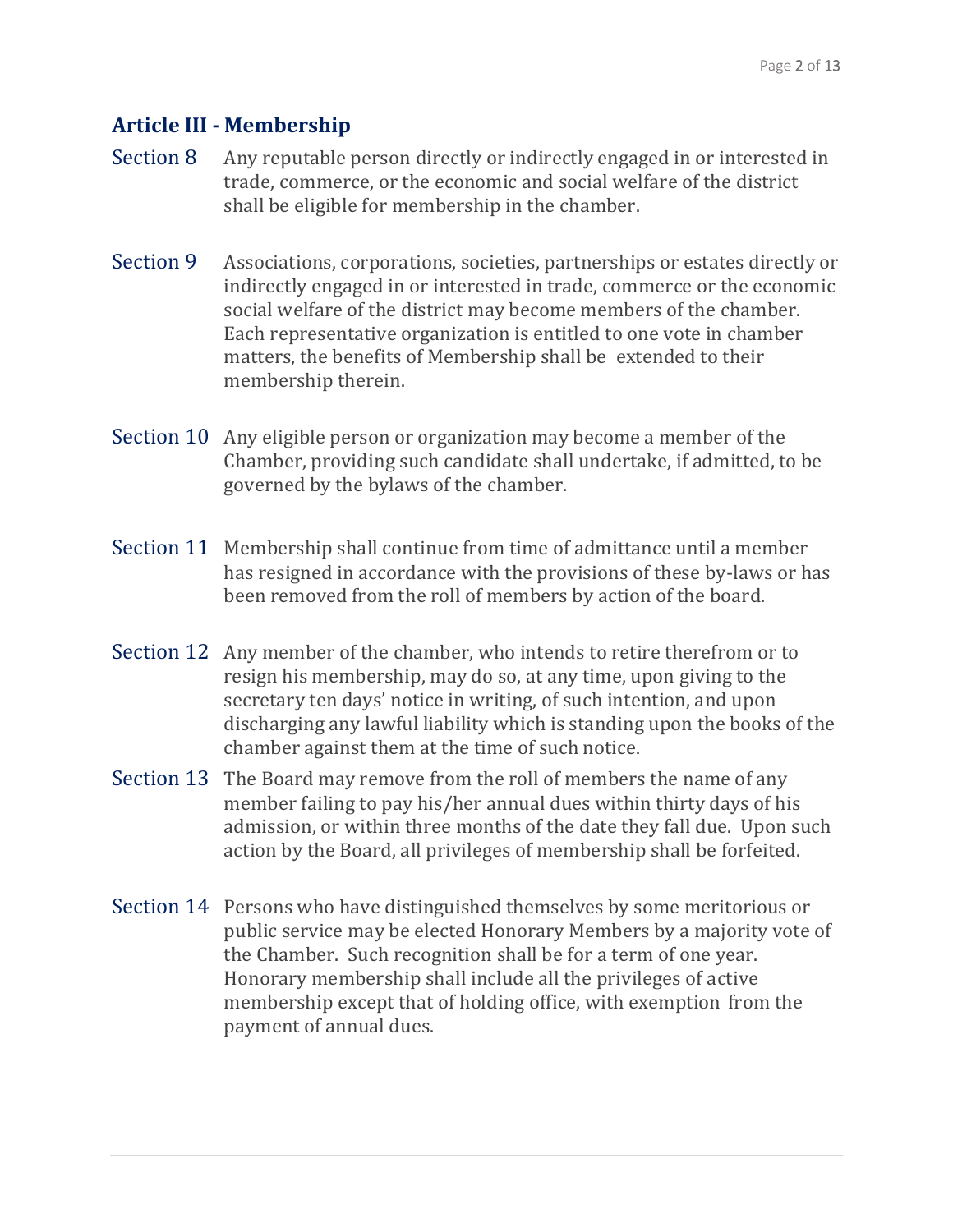Section 15 Any member of the chamber may be expelled by a two-thirds vote of the council.

#### **Article IV – Dues and Assessments**

- Section 16 The annual dues payable by members of the Chamber shall be determined annually by the Board; subject to the approval of the general meetings whenever a change in the original amount is involved.
- Section 17 Other assessments may be levied against all members, provided they are recommended by the board and approved by a majority of the members present at a general meeting of the chamber. The notice calling such a general meeting shall state the nature of the proposed assessment.

#### **Article V – Officers and Board of Directors**

Section 18 The Carleton Place & District Chamber of Commerce shall be governed by a board of directors consisting of up to twelve (12) but no less than eight (8) members in addition to the past president who serves in an ex officio capacity. The term of office will be three (3) years with 1/3 of the board coming up for election each year.

> There shall be four (4) officers of the board which shall include: *board chair, Board 1st vice chair, board 2nd vice chair, board secretary/treasurer who will be elected together with 8 other members, shall be elected from among the members each year at the annual general meeting by ballot and shall form the board. They shall remain in office for one year or until their successors are appointed but no such office or member of council shall hold the same office (with the exception of secretary/treasurer shall hold the same office for more than two years in succession. The retiring president shall be, ex officio, a member of the council.*

Election of these officers shall be by ballot. The elected officers shall remain in office for one year or until their successors shall be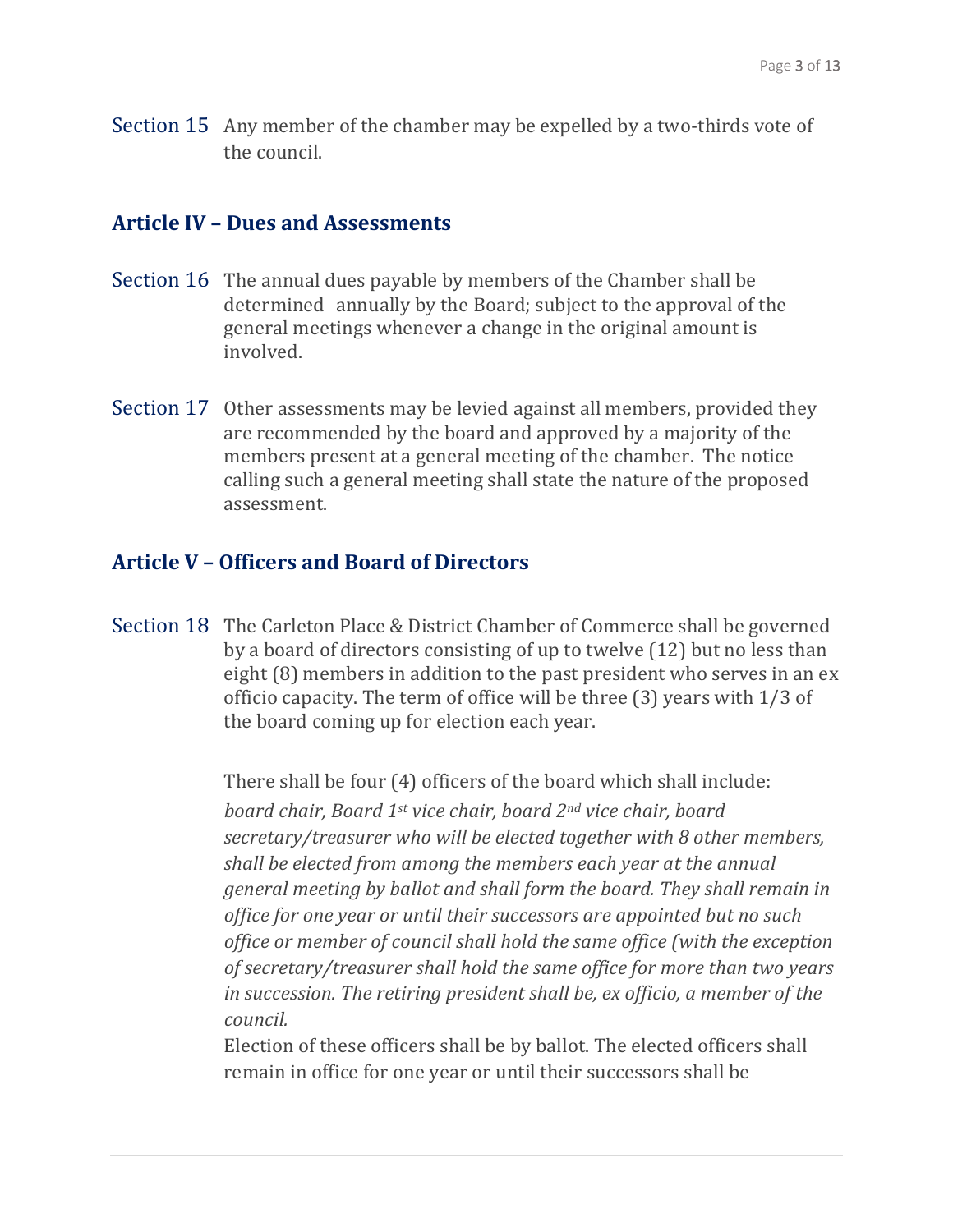appointed. The retiring Board Chair shall be, ex officio, a member of the board and shall be a voting member.

- 18.2 A director will be eligible for re-election at the end of their term providing that they are otherwise qualified. Board members shall have the option to remain in office for twelve years. After a one-year hiatus from the Board any director will then be eligible to return to the board.
- 18.3 A candidate for election to the board of directors shall not be elected representation to the federal parliament, the provincial legislature, of the municipal council or a trustee to the local school boards. A director shall be required to take a leave of absence from the board to seek elected public office, and if elected shall resign from the board upon taking office.
- 18.4 In recognition of the contributors made to the Chamber of Commerce by the Town of Carleton Place and the Township of Beckwith, the Chamber extends an invitation to them, to appoint a representative to the board of directors. This representative shall not have voting rights.
- 18.5 From time to time, the chamber may extend an invitation to a community group to nominate a representative to join the board of directors, as a community liaison. This representative shall not have voting rights.
- 18.6 Any vacancy on the Board which may occur during the year may be filled by the Board, at its discretion, with the replacement completing the term of the original member. The replacement may continue as a board member, after the completion of the interim term, as provided for all board members.
- Section 19 When a member of the board dies, resigns their office or is absent from three consecutive meetings without due cause, the board may elect a member of the board, in the place of the member who had died or resigned, or is absent.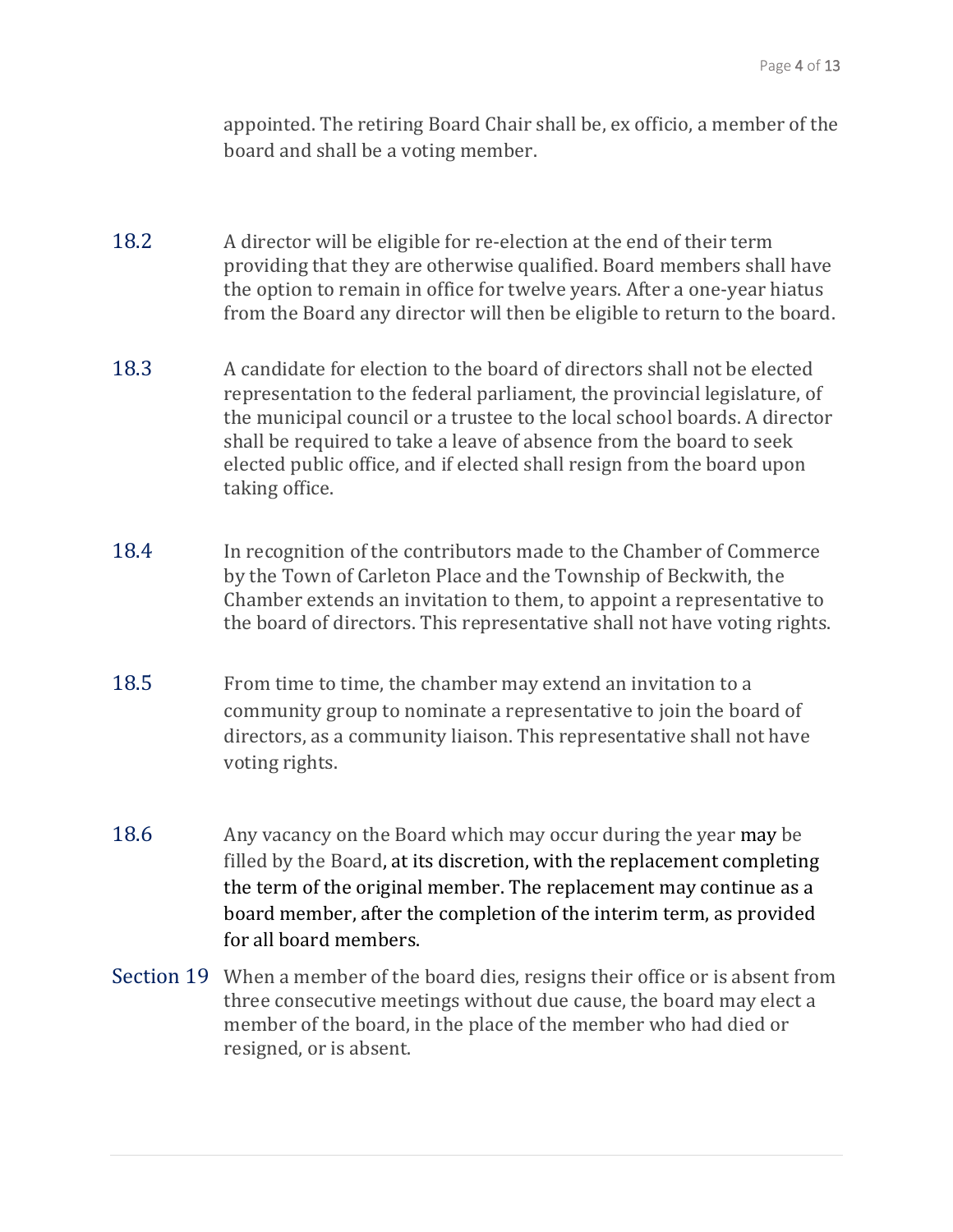- Section 20 The board shall have the general power of administration. It may make or authorize petitions or representations to the government or parliament of Canada, the government or legislature of the province or territory, or others, as it may determine or may be required by vote of a majority of members present at any general meeting.
- Section 21 The board shall in addition to the powers hereby expressly conferred on it, have such powers as are assigned to it by any bylaw of the chamber provided, however, that such powers are not inconsistent with the provisions of the Boards of Trade Act.
- Section 22 The Executive shall have the authority to act for the Board on such matters as may be necessary to conduct the business of the Chamber. (repetitive to sec 22/23 and not in CCC bylaws)
- Section 23 A majority of the members of the board, lawfully met, shall be a quorum and a majority of such quorum may do all things within the powers of council.
- Section 24 The position of Past Board Chair is deemed an Ex officio position and this person shall not count towards a quorum for meeting and voting purposes. (repetitive and somewhat contradictory to sec 19)
- Section 25 A quorum of the board will be six voting members of the Board with at least one of those six being a member of the Executive
- Section 26 The board shall frame such by-laws, rules and regulations, as appear to it best adapted to promote the welfare of the Chamber and shall submit them for adoption, at a general meeting of the Chamber, called for that purpose.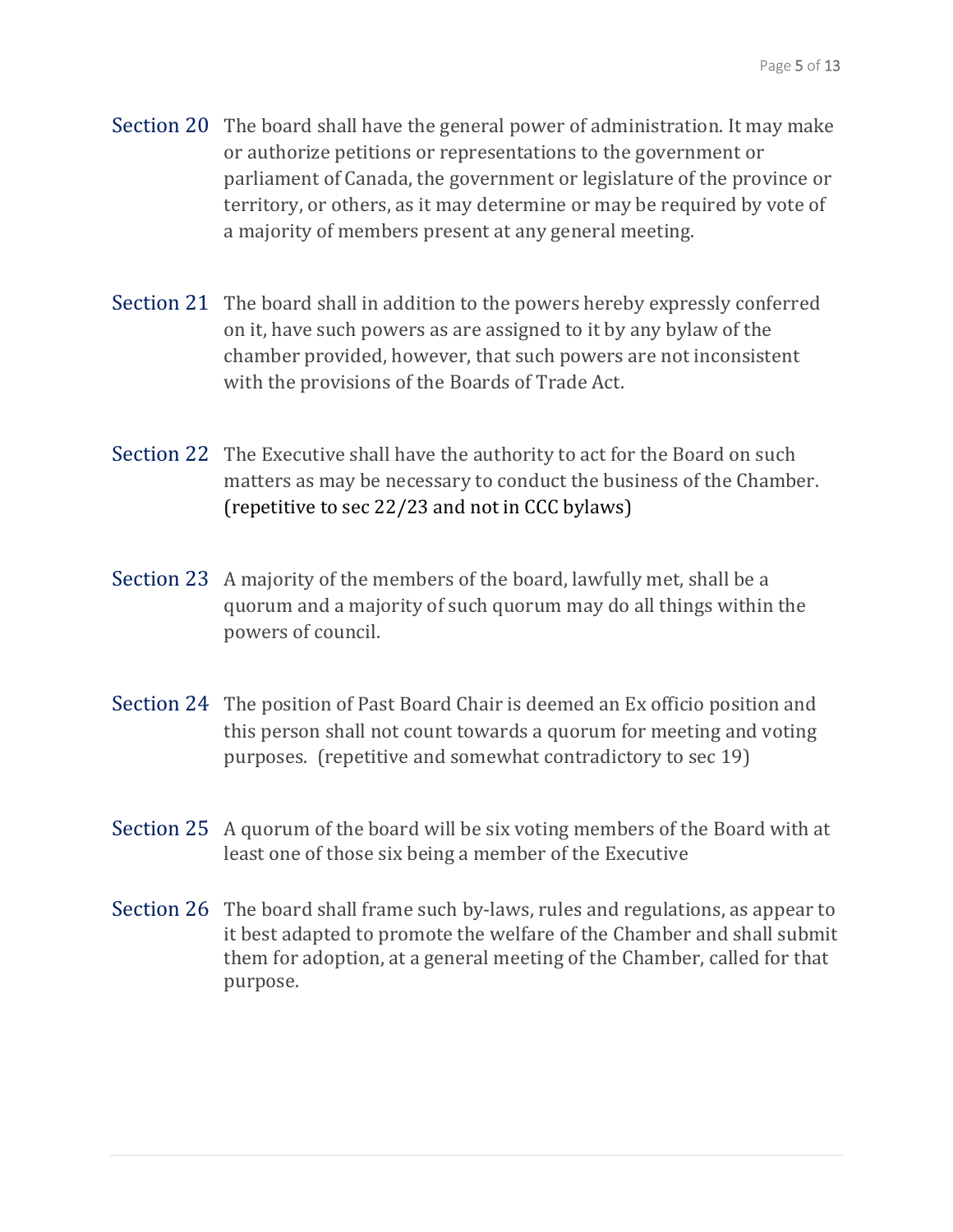- Section 27 The board, or, at its request, the chair, may appoint committees or designate members of the Board or of the Chamber, to examine, consider and report upon any matter or take such actions as the board may request.
- Section 28 All committees shall prepare a report each month to be presented to the board at the monthly meetings. If attendance at the board meeting is not possible, a report shall be delivered to the chamber office prior to the monthly meeting to be presented by the general manager or a member of the committee.
- Section 29 The Board Chair, Board Vice Chair and 2nd Board Vice Chair, before taking office, shall take and subscribe before the mayor or before any justice of the peace, an oath in the following form: *"I swear that I will faithfully and truly perform my duty as of the Carleton Place and District Chamber of Commerce, and that I will, in all matters connected with the discharge of such duty do all things, and such things only, as I shall truly and conscientiously believe to be adapted to promote the objects for which the said Chamber was constituted, according to the true intent and meaning of the same. So help me God."*
- Section 30 The meetings of the board shall be open to all members of the chamber who may attend but may not take part in any of the proceedings.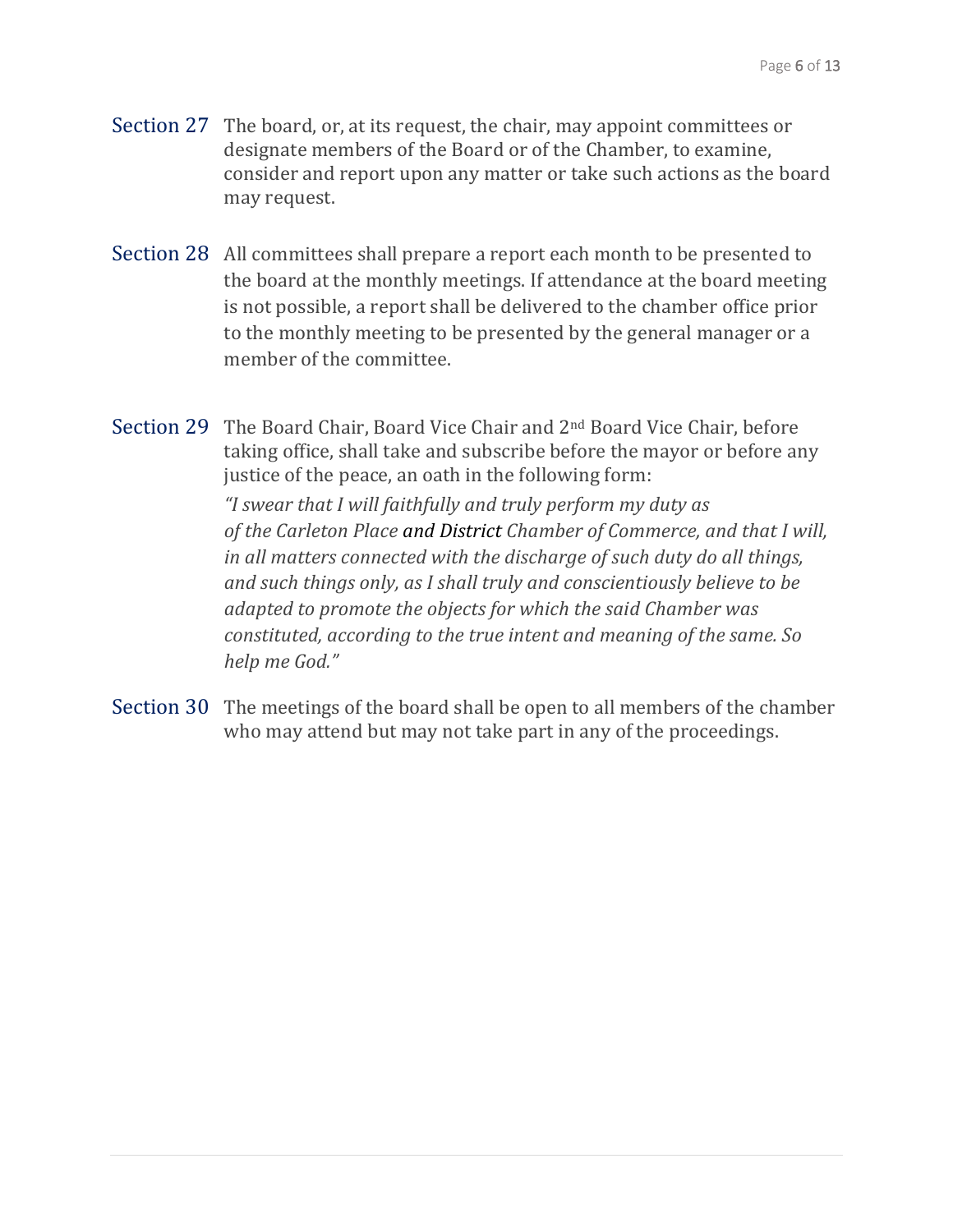- Section 31 No public pronouncement in the name of the Chamber may be made unless authorized by the Board or by some person whom the Board has delegated this authority. In any event, the board, staff and membership shall be guided by the Chamber's Marketing and Communications Plan (September 2017)
- Section 32 The Board Chair shall preside at all meetings of the Chamber and Board. He or She shall regulate the order of business at such meetings, receive and put lawful motions and communicate to the meeting what he/she may think concerns of the chamber. He or she shall vote only in the case of a tie. Upon an appeal being made from a decision of the presiding officer, the vote of the majority shall decide. The board chair shall, with the board secretary/treasurer, sign all papers and documents requiring signature on behalf of the Chamber, unless someone else is designated to the Board. It shall be the duty of the board chair to present a general report of the activities of the year at the annual meeting.
- Section 33 The board  $1<sup>st</sup>$  vice chair, then the board  $2<sup>nd</sup>$  vice chair shall act in the absence of the president and in the absence of both these officers; the meeting shall appoint a chairperson to act temporarily.
- Section 34 The board secretary/treasurer shall have charge of all funds of the chamber and shall deposit, or cause to be deposited, the same in a chartered bank, selected by the Board. Out of such funds He or She shall pay amounts approved by the Board and shall submit and audited statement thereof for presentation to the annual general meeting and at any other time required by the Board. He or She shall make such investment of the funds of the Chamber as the Board may direct. He or She shall, with one other signing officer sign all notes, drafts and cheques.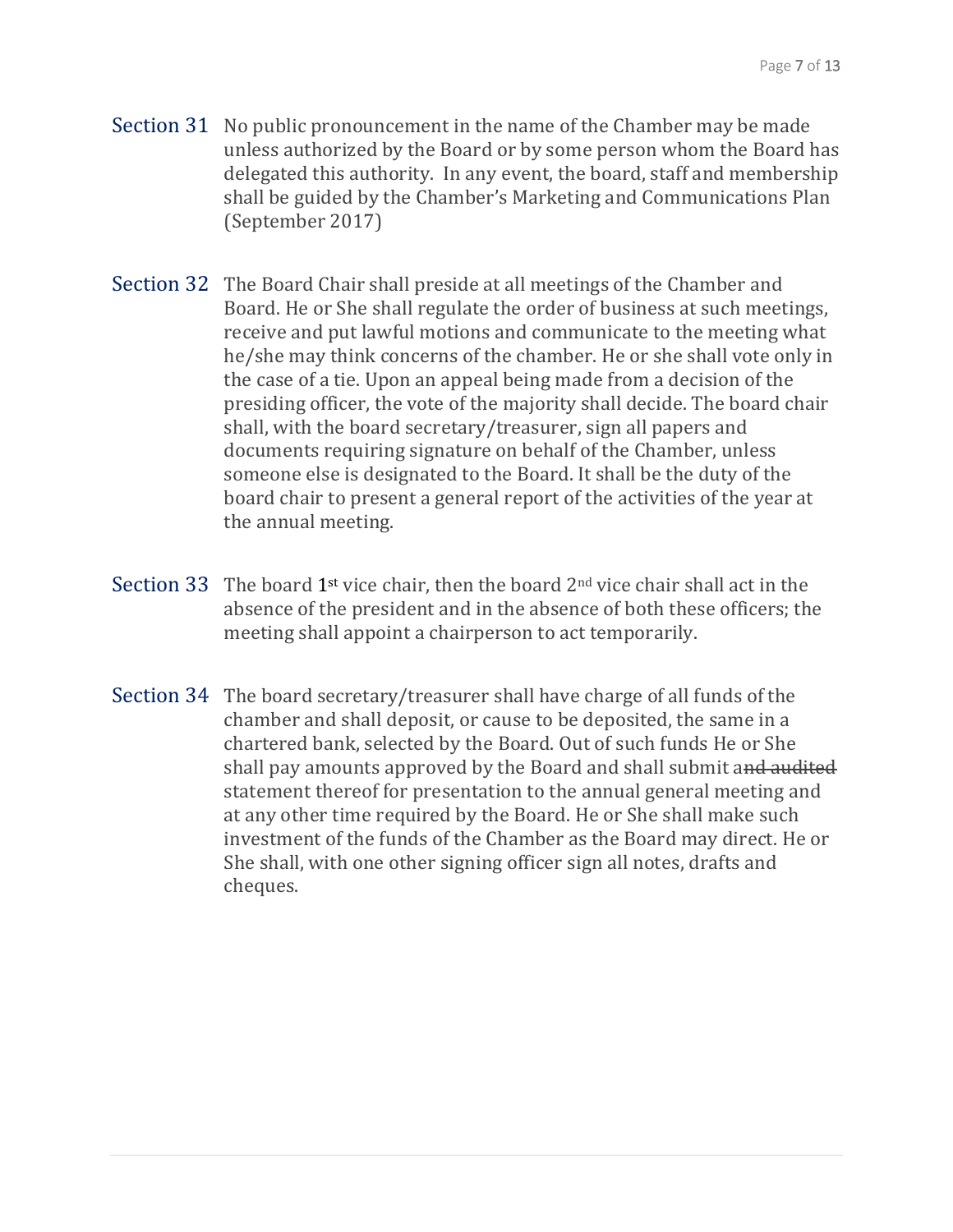- Section 35 The secretary/treasurer shall be the executive officer of the chamber and shall be responsible to the board for the general control and management of business affairs. He/she shall be responsible for keeping the books of the chamber, conducting its correspondence, retaining copies of all official letters, preserving all official documents and shall perform all such other duties as properly appertain to his/her office. He/she shall, with the board chair, sign and, when necessary, seal with the seal of the chamber, of which he/she shall have custody all papers documents requiring signature of execution on its behalf. He/she shall maintain an accurate record of the proceedings of the chamber and of the board. At the expiration of his/her term of office, the secretary shall deliver to the chamber all books, papers and other property of the chamber.
- Section 36 The board may by motion delegate the duties of the secretary and the board treasurer to a general manager employed by the board for such purposes. The general manager shall be responsible for the day to day operations of the chamber and shall perform such other duties as may be assigned by the board.
- Section 37 A nominating committee consisting of one member of the Chamber executive and two members of the Chamber board shall be created each year to recommend a slate of candidates for approval by the board to the board of directors. The successful nominees will be presented to the membership of the chamber at the next annual general meeting. The nominating committee will act as sponsors for these candidates.
- Section41 Any member shall be eligible for the position of director, provided the member has delivered to the chamber office, a notice of his/her intention to stand for nomination to the board, supported by the signature of two voting member sponsors. Nominations for the position of director shall be submitted to the existing board at least 10 days prior to the meeting at which the directors are to be elected.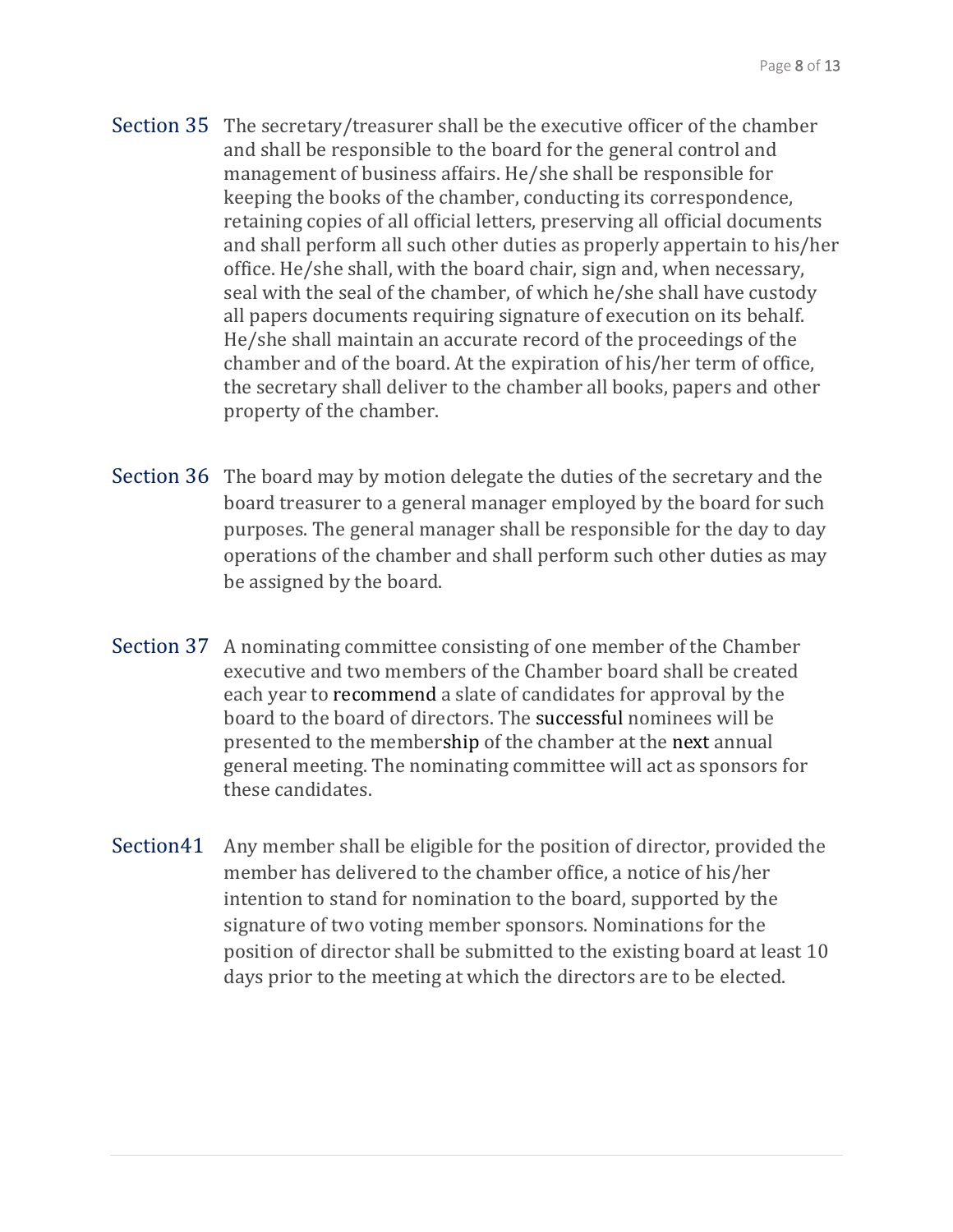- 41.2 In the event that insufficient nominations are received for the position of director, a call for nominations the floor will be made at the meeting to which the directors are to be elected.
- 41.3 Where there are more nominations for the position of Director than are available positions, the positions shall be filled by the member(s) receiving the greatest number of votes in a secret ballot.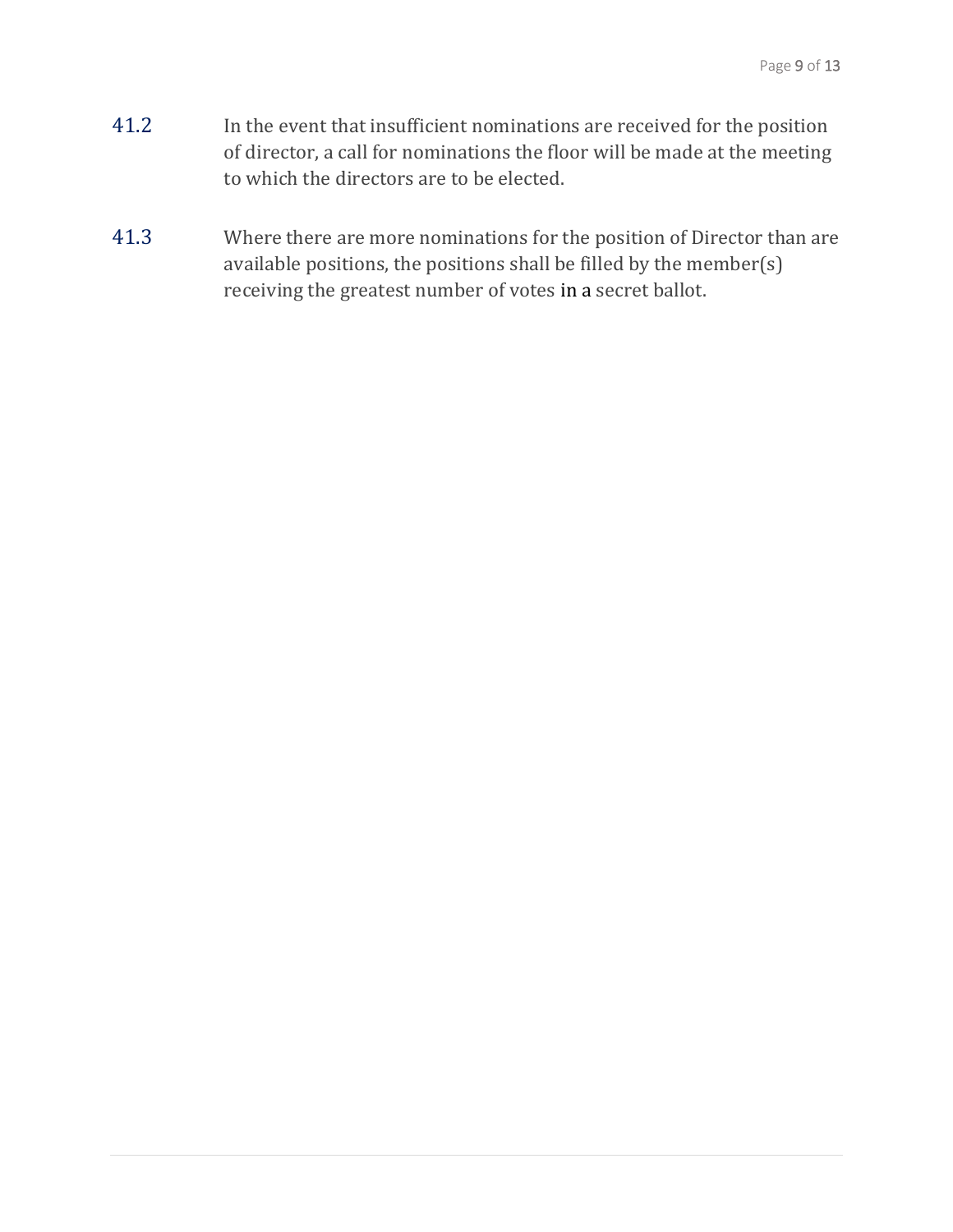# A**rticle VI – Meetings**

Section 42 The annual meeting of the chamber shall be held within 60 days of the fiscal year end at the time and place determined by the board. At least two weeks' notice of the annual meeting shall be given. The officers elected at the general meeting shall take office immediately.

Section 43 General meetings of the chamber may be held at the time and place designated by the board. At least one week's notice of such meetings shall be given.

Section 44 Special general meetings of the chamber may be held at any time when summoned by the chair or requested in writing by any three members of the board, or any ten members of the chamber. At least one day's notice of such meetings shall be given.

Section 45 The board shall meet at least once a month to carry on the business of the chamber.

Section 46 Notice of meetings will be in accordance with the chamber's policy.

Section 47 At any annual or general meeting, one-third of the membership of the chamber shall be a quorum and, unless otherwise specifically provided, a majority of members present shall be competent to do and perform all acts which are or shall be directed to be done at any such meeting.

Section 48 Minutes of the proceedings of all general and board meetings shall be entered in books to be kept for that purpose, by the secretary.

Section 49 The entry of such minutes shall be signed by the person who presides at the meeting at which they are adopted.

Section 50 All books of the chamber shall be opened at all reasonable hours to any member of the chamber, free of charge.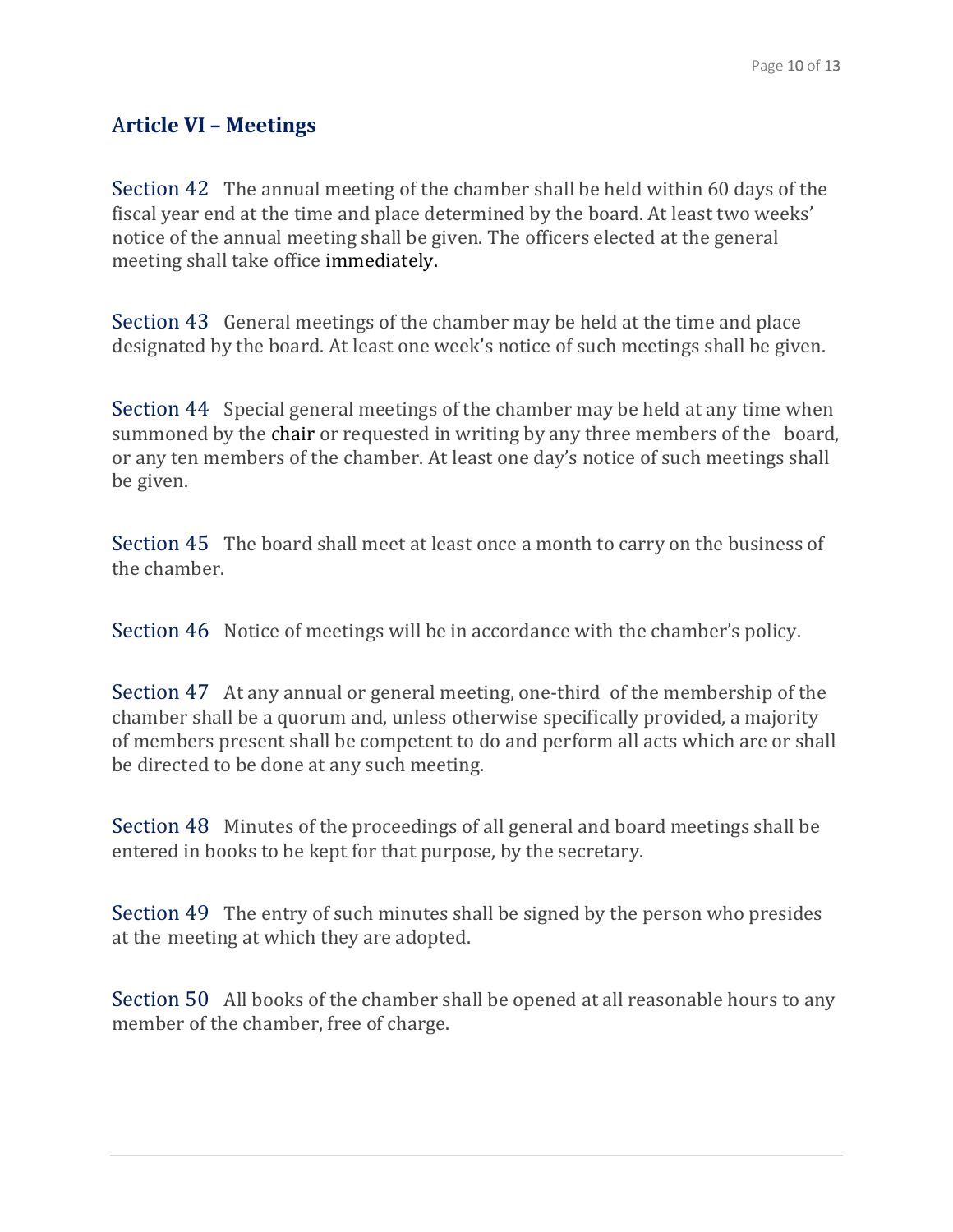#### **ARTICLE VIII – BY-LAWS**

- Section 51 By-laws may be made, repealed or amended by a majority of the members of the Chamber, present at any general meeting, notice of such proposal having been given in writing by one member and seconded by another.
- Section 52 Such By-laws shall be binding on all members of the chamber, its officers and all other persons lawfully under its control.

#### **ARTICLE IX – AFFILIATION**

Section 53 The chamber, at the discretion of the board, shall have power to affiliate with the Canadian Chamber of Commerce, the Ontario Chamber of Commerce and any other organizations in which membership may be in the interests of the chamber.

#### **ARTICLE X – FISCAL YEAR**

Section 54 The fiscal year of the chamber shall commence on the first day of January in each year.

#### **ARTICLE X –ANNUAL FINANCIAL REVIEW**

Section 55 Public accountants shall be appointed by the members at the annual meeting and they shall provide a statement of the financial position of the chamber at the close of the year, accompanied by a "notice to reader". The statements shall be presented by the treasurer at each annual meeting and at any other time required by the board.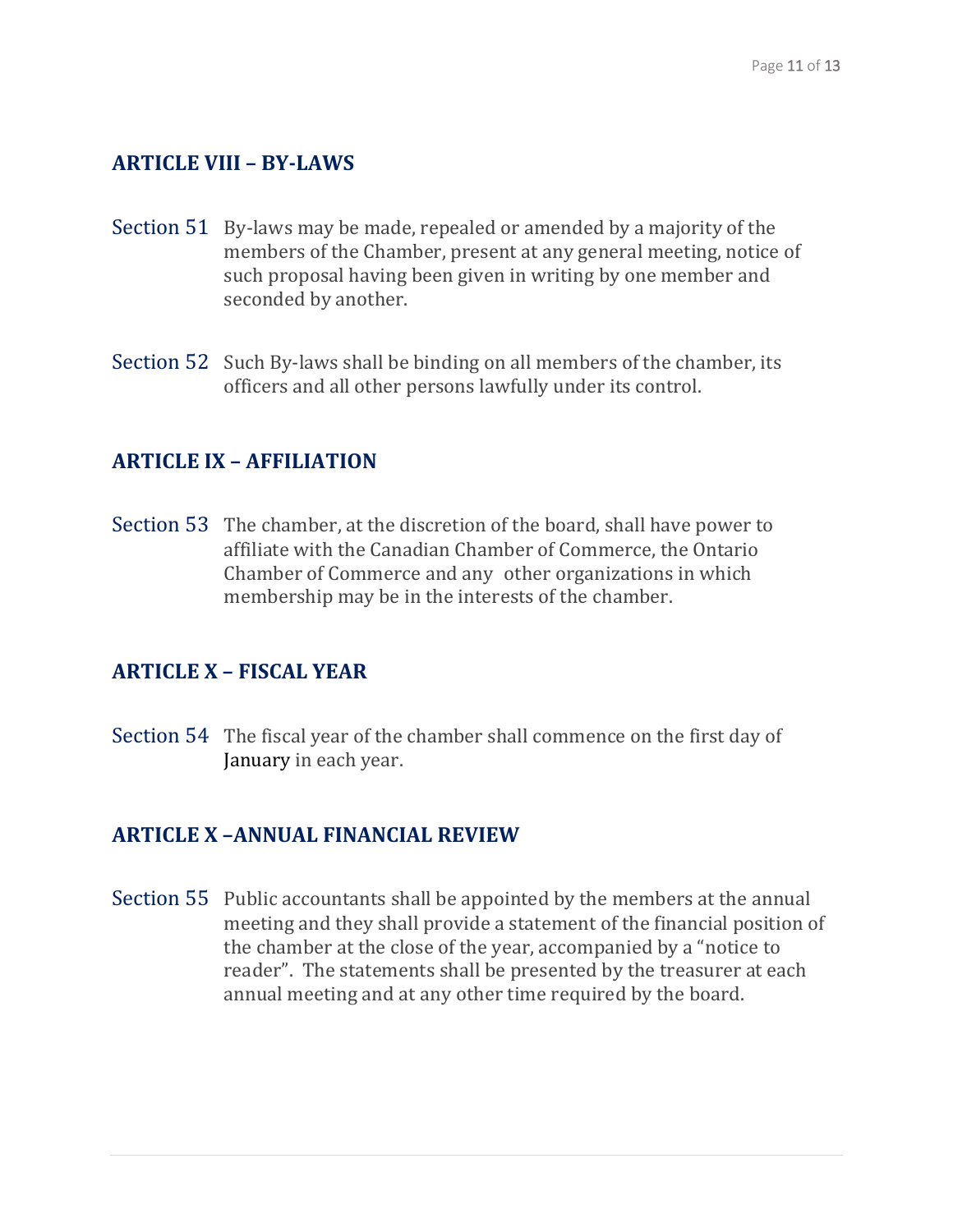#### **ARTICLE XI – PROCEDURE**

Section 56 Roberts Rules of Order will govern all meetings.

## **ARTICLE XII – LOTTERIES**

Section 57 The Carleton Place & District Chamber of Commerce reserves the right to obtain a lottery license to raise funds. The money raised from the use of the lottery license will be allocated by the board on a case by case basis.

#### **ARTICLE XIII – PROCUREMENT POLICY**

Section 58 The procurement policy of the chamber should be fair, open and transparent. The chamber will engage qualified vendors who are chamber members in good standing wherever possible. Chamber member providers may be preferred over non chamber member providers but the chamber will not be obligated to purchase goods and services from chamber members.

> Procurement decisions are to be based on quality and fit, price and total return value to the chamber. Contracts will be awarded to the vendor that provides the greatest value to the chamber both in terms of price and total return value and offers an acceptable level of quality and/or fit at a price lower or comparable to other vendors.

Authorization Levels:

a) Purchases under \$500 may be approved by the general manager without obtaining a quote, based on knowledge of market prices.

b) Purchases between \$500 - \$2000 shall be supported by two written quotes (where possible) unless otherwise determined by the board. The quotes will be approved by the office manager and the Executive. Those tendering will be advised that the lowest or any bid may not necessarily be accepted.